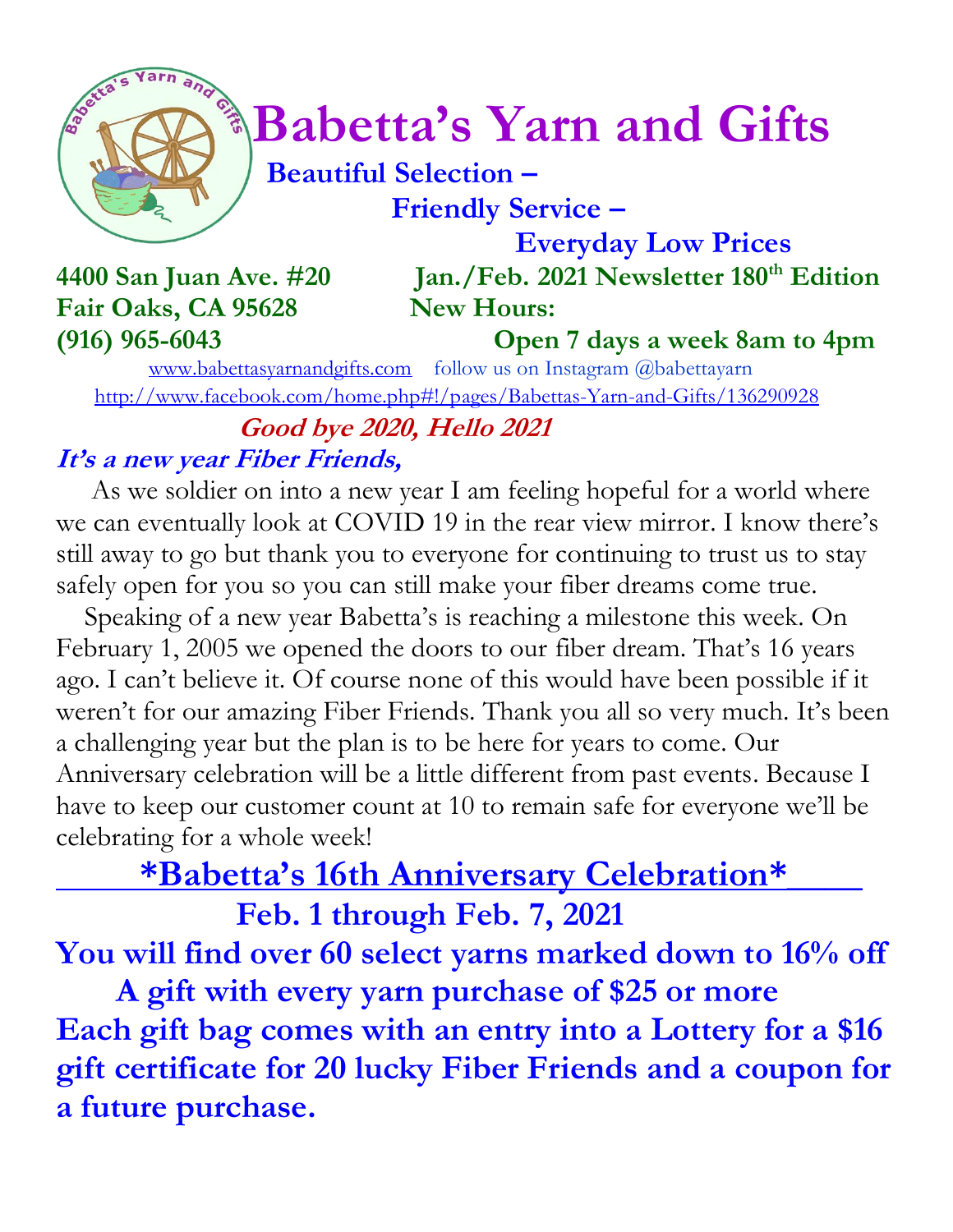

Sweater pattern free with yarn













 Large tips & cords for ChiaGoo sets



New publications



Rainbow sparkle



Junipermoon Herriot

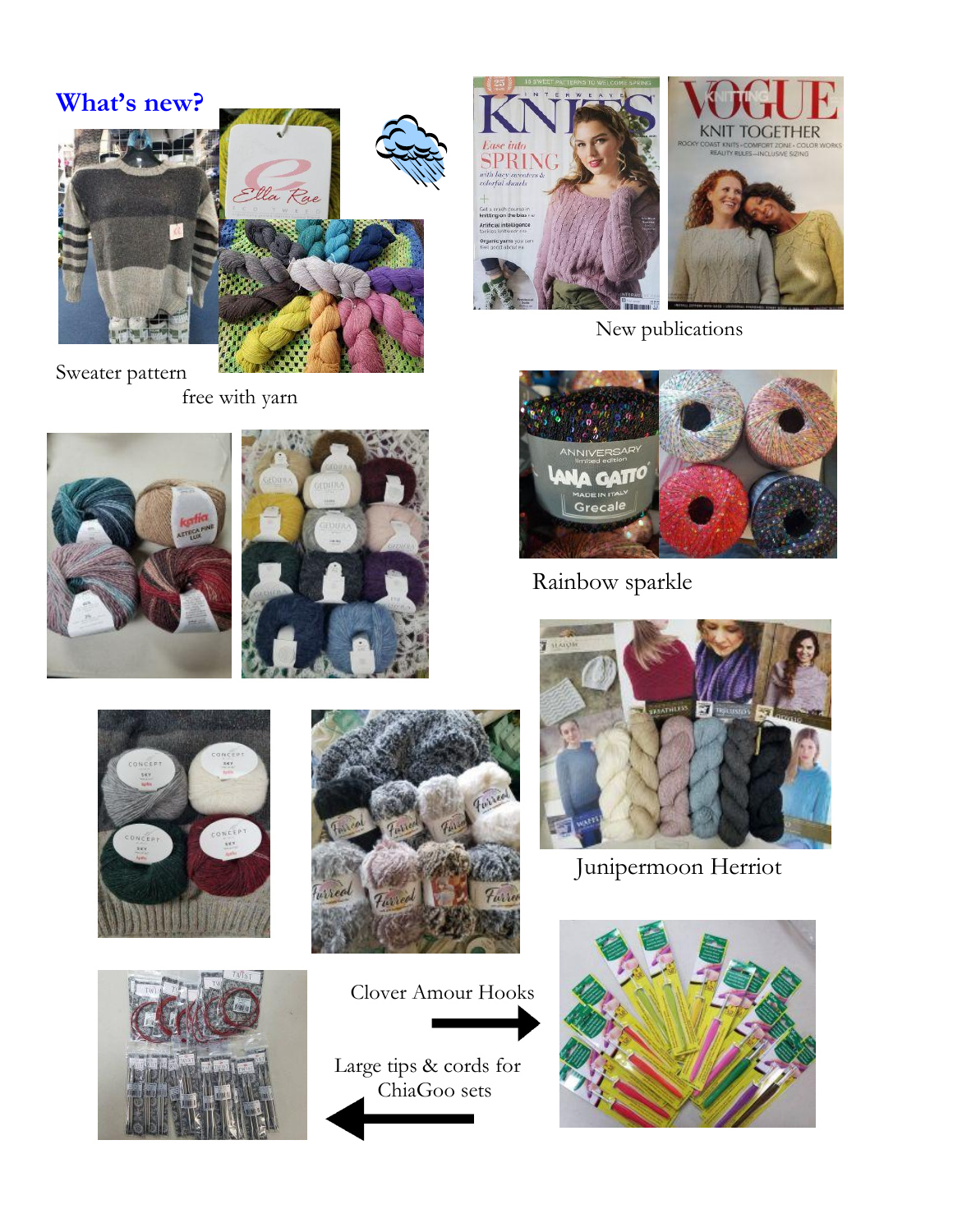

 Berroco Yarn's "Spring Collection" has arrived at Babetta's including Summer Sesame, Chai, & Zinnia along with new colors in other Berroco favorites. Unfortunately the Yarn Tasting kits are back ordered and due in early March. .





Lots of Baah La Jolla



New colors from NORO



Don't forget to ask about our free Malabrigo patterns

#### **Classes for February 2021 at Babetta's**

 *In our project classes you can learn to knit anything from scarves to socks to felted purses to lace shawls to hats to sweaters. Pick your project and join in the fun. Our knitters inspire each other to try new things by sharing ideas and showing off their latest creation. Sign up for one of our classes and you will receive a coupon for 10% off.*

Pre-registration is required as class sizes are limited. Please choose your dates carefully. Because of scheduling conflicts and complications, make-up classes will only be allowed under special circumstances and individual consideration. Our project class knitting teacher Maya has been teaching at Babetta's for 16 years and can help you make your fiber dreams come true in a fun and patient atmosphere.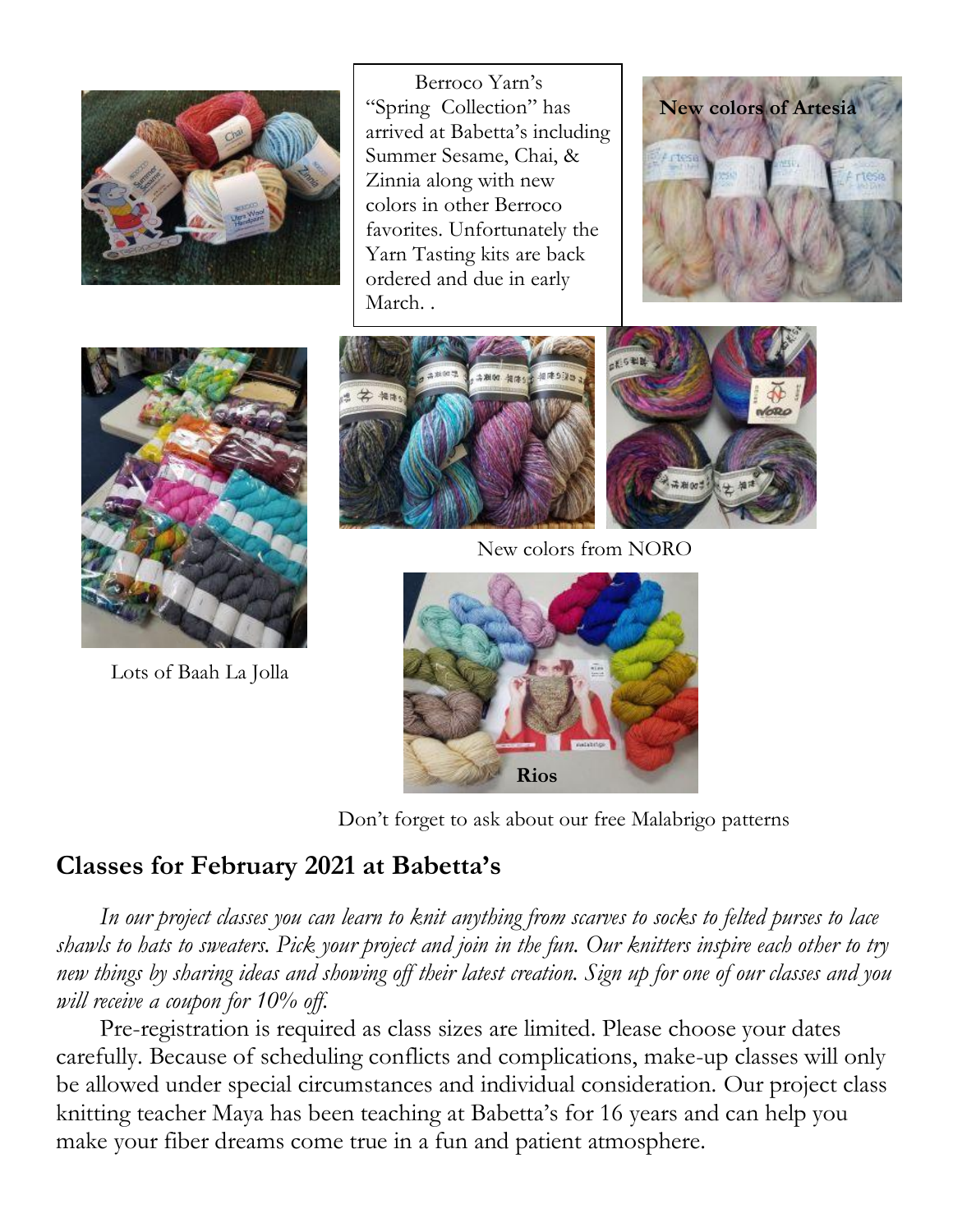**Tuesdays February 2, 16 & 23** Knitting Project 10:30am – 11:30am fee \$50 Knitting Project 12pm-1pm fee \$50 **Wednesdays February 3, 17 & 24** Knitting Project 10:30am-11:30am fee \$50 Knitting Project 12pm-1pm fee \$50 **Saturdays February 6, 20 & 27** Knitting Project 10:30am-11:30am fee \$50 Knitting Project 12pm-1pm fee \$50.



#### **Private Lessons**

Knitting or Crochet \$20 an hour. Call or stop by to schedule. Group Knitting or Crochet Private lessons \$15 an hour per person. Cancellations with less than 24 hour notice will forfeit deposit with exceptions for emergencies. Other cancellations can be transferred to rescheduled lessons or store credit.



#### **Easy Furreal Carseat Lovey**

 Materials: 2 balls Knitting Fever Furreal, size 17 24" circular needles. Finished size 24"x 24" Cast on 40 stitches, knit all rows, bind off loosely when about 3 yards of Furreal remain. Weave in ends.

#### **Rainbow ZigZag Granny Crochet Baby Blanket**

Materials: size G (4mm) crochet hook, 7 different colors of Plymouth Dreambaby DK, 1 50 gram skein of each in your choice of colors Finished size 30" x 38" Gauge: 6 dc clusters x 5 rows =  $3\frac{1}{2}$ " Suggested sequence for colors: #1 purple, #2 pink, #3 orange, #4 yellow, #5 green, #6 blue, #7 white